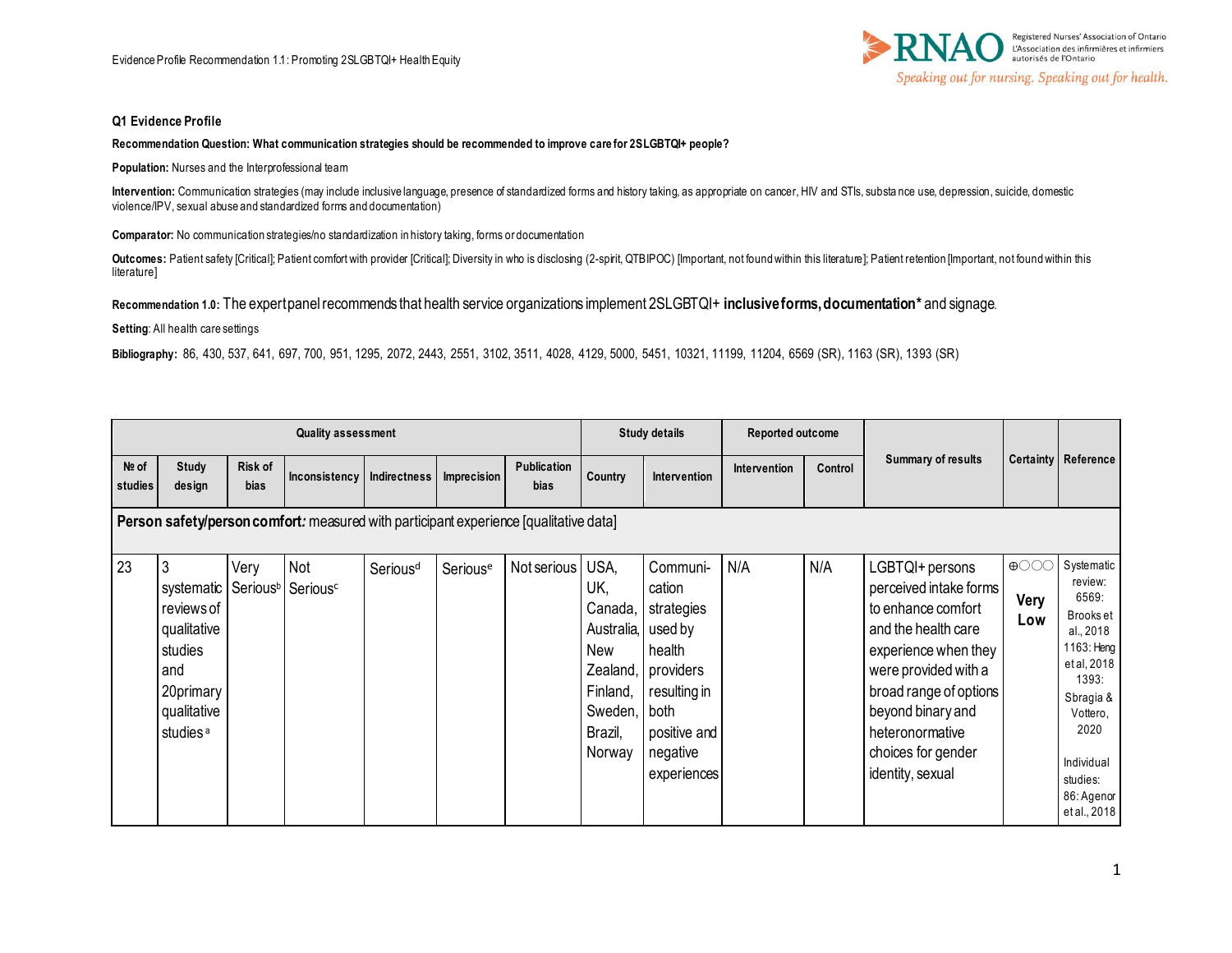

|                  | <b>Quality assessment</b> |                 |                              |  |             |                     | <b>Study details</b> |              | Reported outcome |         |                                                                                                                                                                                                                                                                       |                                                                                                                                                                                                                                                                                                                                                                                                                       |
|------------------|---------------------------|-----------------|------------------------------|--|-------------|---------------------|----------------------|--------------|------------------|---------|-----------------------------------------------------------------------------------------------------------------------------------------------------------------------------------------------------------------------------------------------------------------------|-----------------------------------------------------------------------------------------------------------------------------------------------------------------------------------------------------------------------------------------------------------------------------------------------------------------------------------------------------------------------------------------------------------------------|
| Nº of<br>studies | <b>Study</b><br>design    | Risk of<br>bias | Inconsistency   Indirectness |  | Imprecision | Publication<br>bias | Country              | Intervention | Intervention     | Control | <b>Summary of results</b>                                                                                                                                                                                                                                             | Certainty Reference                                                                                                                                                                                                                                                                                                                                                                                                   |
|                  |                           |                 |                              |  |             |                     |                      |              |                  |         | orientation and<br>relationship status.<br><b>LGBT</b> individuals<br>experienced increased<br>comfort and feelings of<br>safety when inclusive<br>signs were present<br>online or in-person,<br>such as a rainbow<br>flag, trans flag or other<br>safe space symbol. | 430: Floyd<br>et al., 2020<br>537: Meyer<br>et al., 2020<br>641:<br>Hagen,<br>2014<br>697:<br>Hines et al,<br>2019<br>700:<br>Guss et al,<br>2019<br>951:<br>Maragh-<br>Bass, 2017<br>1295:<br>Ross et al.,<br>2017<br>2072:<br>Soinio,<br>Paavilainen<br>&<br>Kylma,<br>2019<br>2443:<br>Bell &<br>Purkey,<br>2019<br>2551:<br>German,<br>2016<br>3102:<br>Pennay et<br>al., 2018<br>3511:<br>Stover et<br>al., 2014 |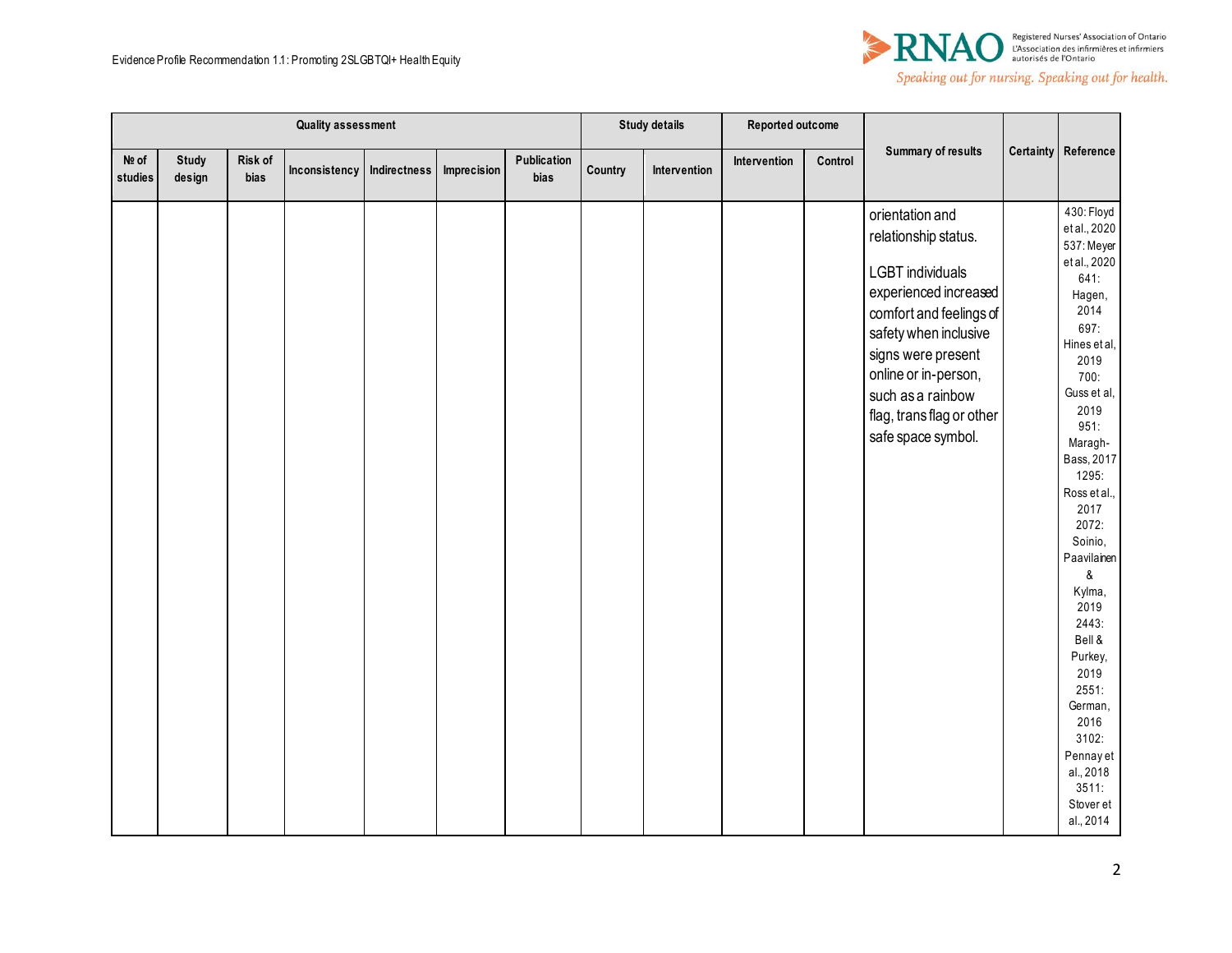

|                  | <b>Quality assessment</b> |                 |                              |  |                    |                     | <b>Study details</b> |              | Reported outcome |         |                           |                                                                                                                                                                                                                                                  |
|------------------|---------------------------|-----------------|------------------------------|--|--------------------|---------------------|----------------------|--------------|------------------|---------|---------------------------|--------------------------------------------------------------------------------------------------------------------------------------------------------------------------------------------------------------------------------------------------|
| Nº of<br>studies | Study<br>design           | Risk of<br>bias | Inconsistency   Indirectness |  | <b>Imprecision</b> | Publication<br>bias | Country              | Intervention | Intervention     | Control | <b>Summary of results</b> | Certainty Reference                                                                                                                                                                                                                              |
|                  |                           |                 |                              |  |                    |                     |                      |              |                  |         |                           | 4028:<br>Goins,<br>2013<br>4129:<br>Dodge,<br>2012<br>5000: Pinb<br>et al., 2019<br>5451:<br>Samuels et<br>al., 2017<br>10321:<br>Rounds,<br>2013<br>11096:<br>Rucker,<br>2018<br>11199:<br>Dunne,<br>2017<br>11204:<br>Thompson<br>et al., 2016 |

### **Explanations**

<sup>a</sup> No quantitative evidence answering this research question was identified.

**b** All included studies explored firsthand accounts of health care experience and offered qualitative data. In the absence of qu antitative evidence, we are treating these studies as non-intervention, non-randomized studies (cross-sectional or single arm). We downgraded by 2 due to very serious concerns in risk of bias according to the domains of the ROBINS-I tool.

<sup>c</sup>Qualitative data was consistent across themes and studies. We did not downgrade.

d Interventions and communication strategies received by participants varied widely across studies. Outcomes experienced by per sons also varied from positive to negative. We downgraded by 1. e Number of participants across all studies was over 1000. However, we were unable to ascertain an effect estimate with confide nce intervals from the data provided. We downgraded by 0.5.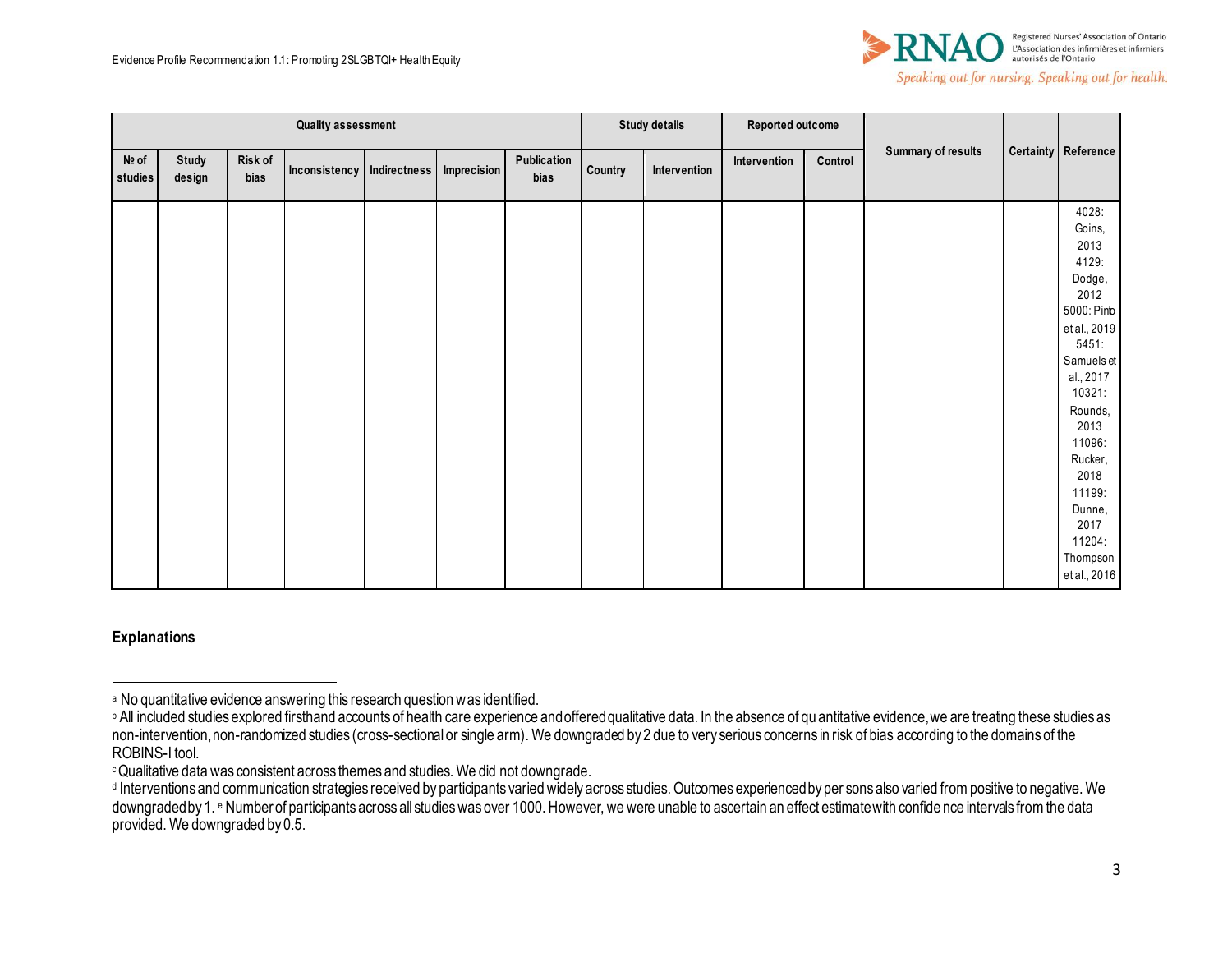

## **CERQual Evidence Profile**

**Recommendation Question**: What communication strategies should be recommended to improve care for 2SLGBTQI+ people?

**Recommendation:** The expert panel recommends that health service organizations implement 2SLGBTQI+ **inclusive forms, documentation\*** and signage.

Aim: To explore the perceived benefits of communication strategies for nurses and the IPC related to 2SLGBTQI+ health on patient comfort and safety.

\*This evidence profile relates to statement "inclusive forms and documentation"\*

# **Bibliography:** 641, 1295, 2551, 4028, 6569, 10321, 11204, 11199, 430, 537, 697, 700. 3102, 5000, 5451, 1163, 1393

|                                                                                                                                                                                                                           | Finding: LGBTQI+ persons perceived intake forms to enhance comfort and the health care experience when they were provided with a broad range of options beyond binary<br>and heteronormative choices for gender identity, sexual orientation and relationship status.                                                          |                                                                                                                                                                                                                                                       |                                                                                        |                                                                       |                                                                                                            |                                                           |                                                                                                                                                                                                   |  |  |  |  |  |
|---------------------------------------------------------------------------------------------------------------------------------------------------------------------------------------------------------------------------|--------------------------------------------------------------------------------------------------------------------------------------------------------------------------------------------------------------------------------------------------------------------------------------------------------------------------------|-------------------------------------------------------------------------------------------------------------------------------------------------------------------------------------------------------------------------------------------------------|----------------------------------------------------------------------------------------|-----------------------------------------------------------------------|------------------------------------------------------------------------------------------------------------|-----------------------------------------------------------|---------------------------------------------------------------------------------------------------------------------------------------------------------------------------------------------------|--|--|--|--|--|
| <b>Studies</b>                                                                                                                                                                                                            | <b>Included</b>                                                                                                                                                                                                                                                                                                                |                                                                                                                                                                                                                                                       | <b>CERQual Assessment</b>                                                              |                                                                       | <b>Overall CERQual</b>                                                                                     | <b>Explanation of</b>                                     |                                                                                                                                                                                                   |  |  |  |  |  |
| contributing<br>to the Finding                                                                                                                                                                                            | study<br>designs                                                                                                                                                                                                                                                                                                               | Assessment of<br>Methodological<br>Limitations                                                                                                                                                                                                        | Assessment of<br>Relevance                                                             | Assessment of<br>Coherence                                            | Assessment of<br>Adequacy of Data                                                                          | <b>Assessment of</b><br>Confidence                        | Judgement                                                                                                                                                                                         |  |  |  |  |  |
| 14 individual<br>studies:<br>1295: Ross,<br>Castle & Bell,<br>2017<br>641: Hagen,<br>Galupo & Paz,<br>2014<br>10321:<br>Rounds,<br>McGrath &<br>Walsh, 2013<br>2551: German<br>et al., 2016<br>4028: Goins &<br>Pye, 2013 | 1295: semi-<br>structured<br>interviews with<br>thematic<br>analysis<br>641: semi-<br>structured<br>interview with<br>thematic<br>analysis<br>10321: focus<br>groups<br><b>fanalysis</b><br>method not<br>clearly<br>reported]<br>2551: semi-<br>structured<br>interview with<br>constant<br>comparative<br>analysis<br>method | Moderate concerns<br>(Individual studies<br>lacked<br>consideration of<br>reflexivity and<br>ethical issues.<br>Several studies<br>had concerns of<br>risk of bias due to<br>selection bias or<br>unclear data<br>collection or<br>analysis methods.) | No concerns<br>(The studies were<br>representative of<br>the phenomena of<br>interest) | No concerns<br>(The patterns in the<br>data were relatively<br>clear) | No concerns<br>(14 individual<br>studies and 3<br>qualitative evidence<br>syntheses offering<br>rich data) | $\oplus \oplus \oplus \bigcirc$<br>Moderate<br>confidence | The finding was graded as<br>moderate confidence due<br>to moderate concerns over<br>methodological limitations<br>of the individual studies.<br>There were no other<br>concerns in the evidence. |  |  |  |  |  |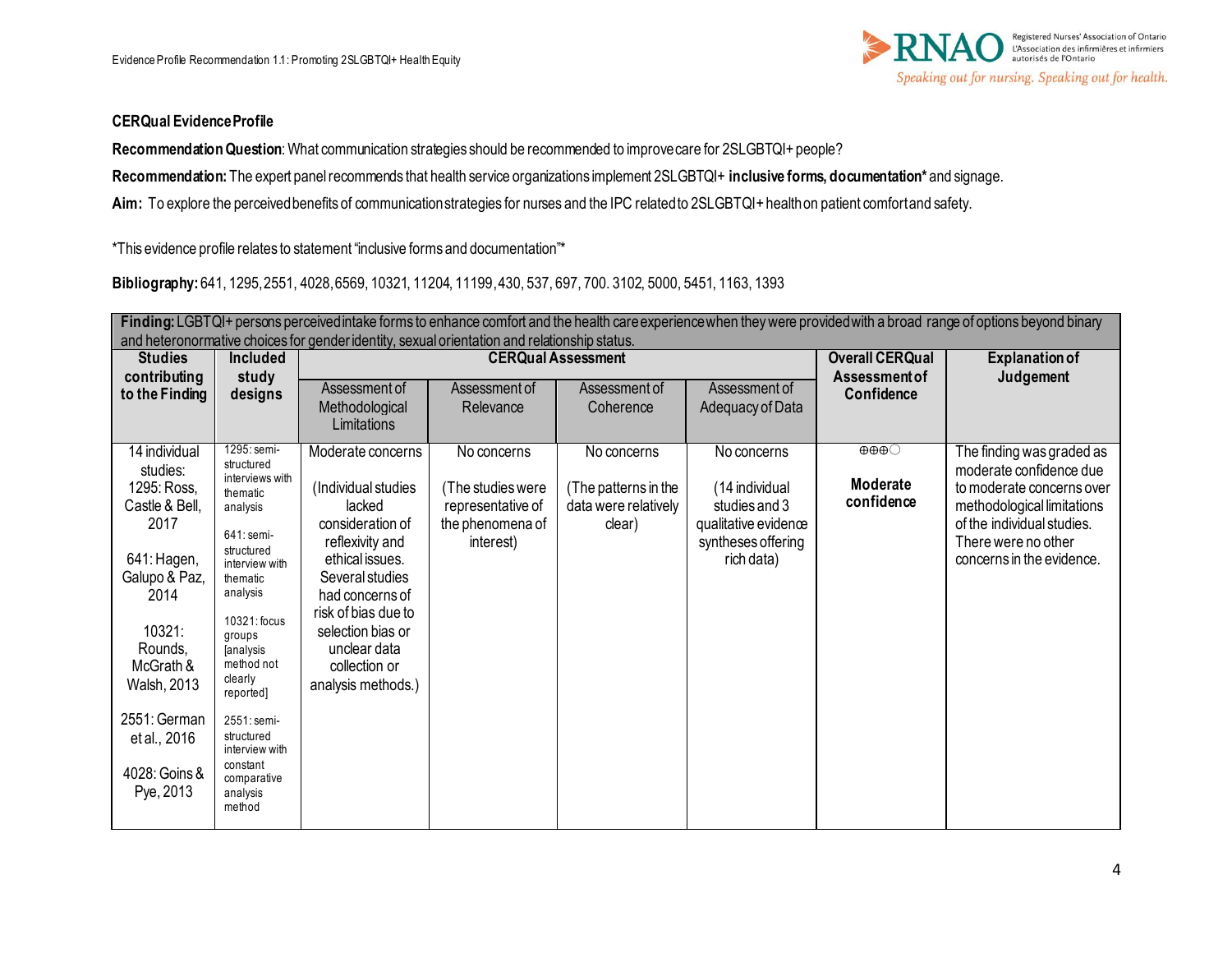

| 11199: Dunne,     | 4028: online    |  |  |  |
|-------------------|-----------------|--|--|--|
| Raynor,           | survey with     |  |  |  |
|                   | thematic        |  |  |  |
| Cottrell, et al., | analysis        |  |  |  |
| 2017              |                 |  |  |  |
|                   | 11199: semi-    |  |  |  |
| 11204:            | structured      |  |  |  |
|                   | interview with  |  |  |  |
| Thompson,         | constant        |  |  |  |
| 2016              | comparative     |  |  |  |
|                   | analysis        |  |  |  |
| 430: Floyd et     | method          |  |  |  |
|                   |                 |  |  |  |
| al., 2020         | 11204: focus    |  |  |  |
|                   | group with      |  |  |  |
| 537: Meyer et     | narrative       |  |  |  |
| al., 2020         | analysis        |  |  |  |
|                   |                 |  |  |  |
|                   | 430: semi-      |  |  |  |
| 697: Hines et     | structured      |  |  |  |
| al., 2019         | interviews with |  |  |  |
|                   | thematic        |  |  |  |
| 700: Guss et      | analysis        |  |  |  |
|                   |                 |  |  |  |
| al., 2019         | 537: semi-      |  |  |  |
|                   | structured      |  |  |  |
| 3102: Pennay      | interviews and  |  |  |  |
| et al., 2018      | thematic        |  |  |  |
|                   | analysis        |  |  |  |
|                   |                 |  |  |  |
| 5000: Pinto et    | 697: semi-      |  |  |  |
| al., 2019         | structured      |  |  |  |
|                   | interviews with |  |  |  |
| 5451: Samuels     | content         |  |  |  |
| et al., 2018      | analysis        |  |  |  |
|                   |                 |  |  |  |
|                   | 700: semi-      |  |  |  |
| 3 qualitative     | structured      |  |  |  |
| evidence          | interviews with |  |  |  |
| synthesis:        | thematic        |  |  |  |
|                   | analysis        |  |  |  |
|                   | 3102: semi-     |  |  |  |
| 6569: Brooks      | structured      |  |  |  |
| et al., 2018      | interviews with |  |  |  |
|                   | thematic        |  |  |  |
|                   | analysis        |  |  |  |
| 1163: Heng et     |                 |  |  |  |
| al., 2018         | 5000: semi-     |  |  |  |
|                   | structured      |  |  |  |
|                   |                 |  |  |  |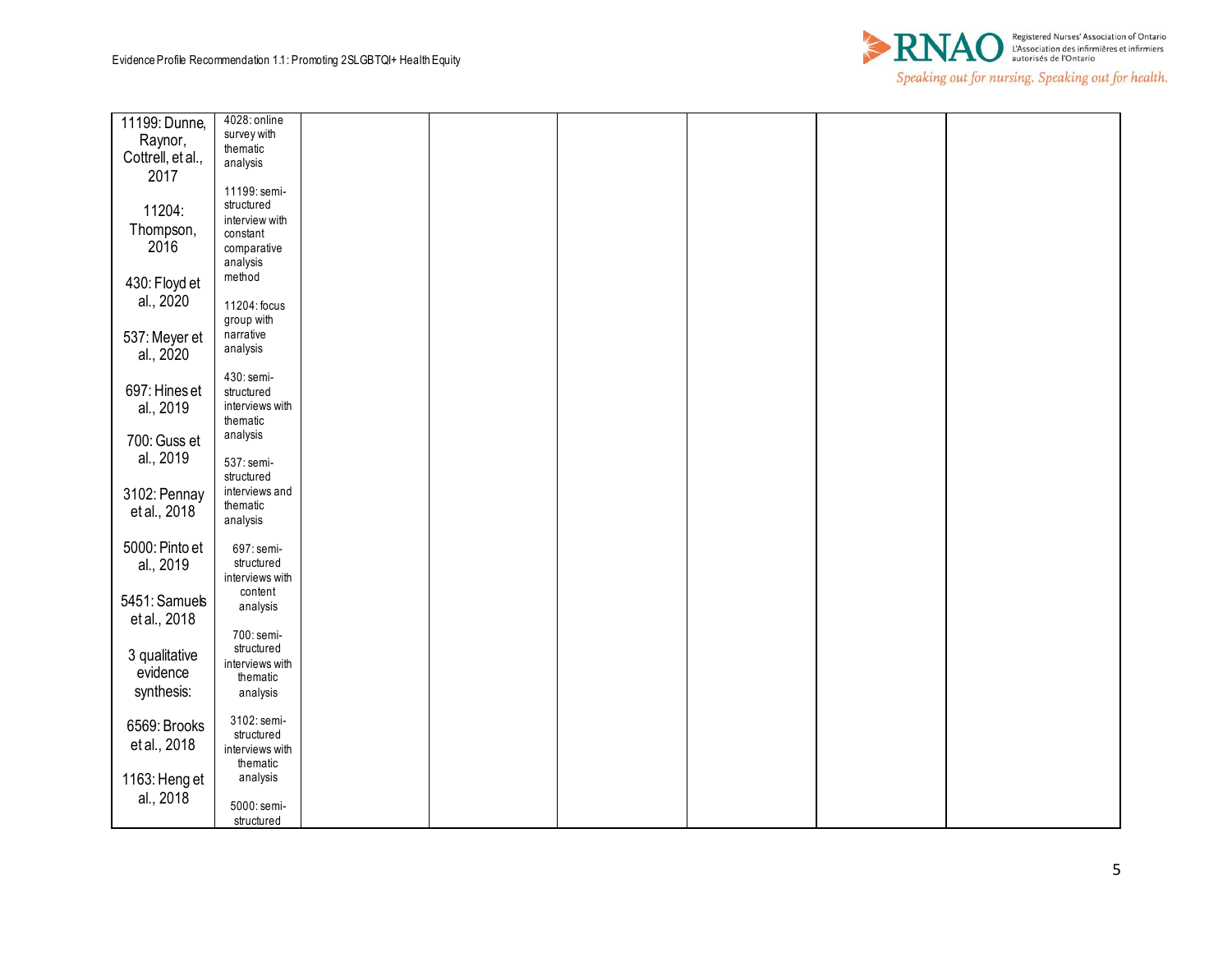

| 1393: Sbragia<br>& Vottero,<br>2020 | interviews and<br>content<br>analysis              |  |  |  |
|-------------------------------------|----------------------------------------------------|--|--|--|
|                                     | 5451: focus<br>groups with<br>thematic<br>analysis |  |  |  |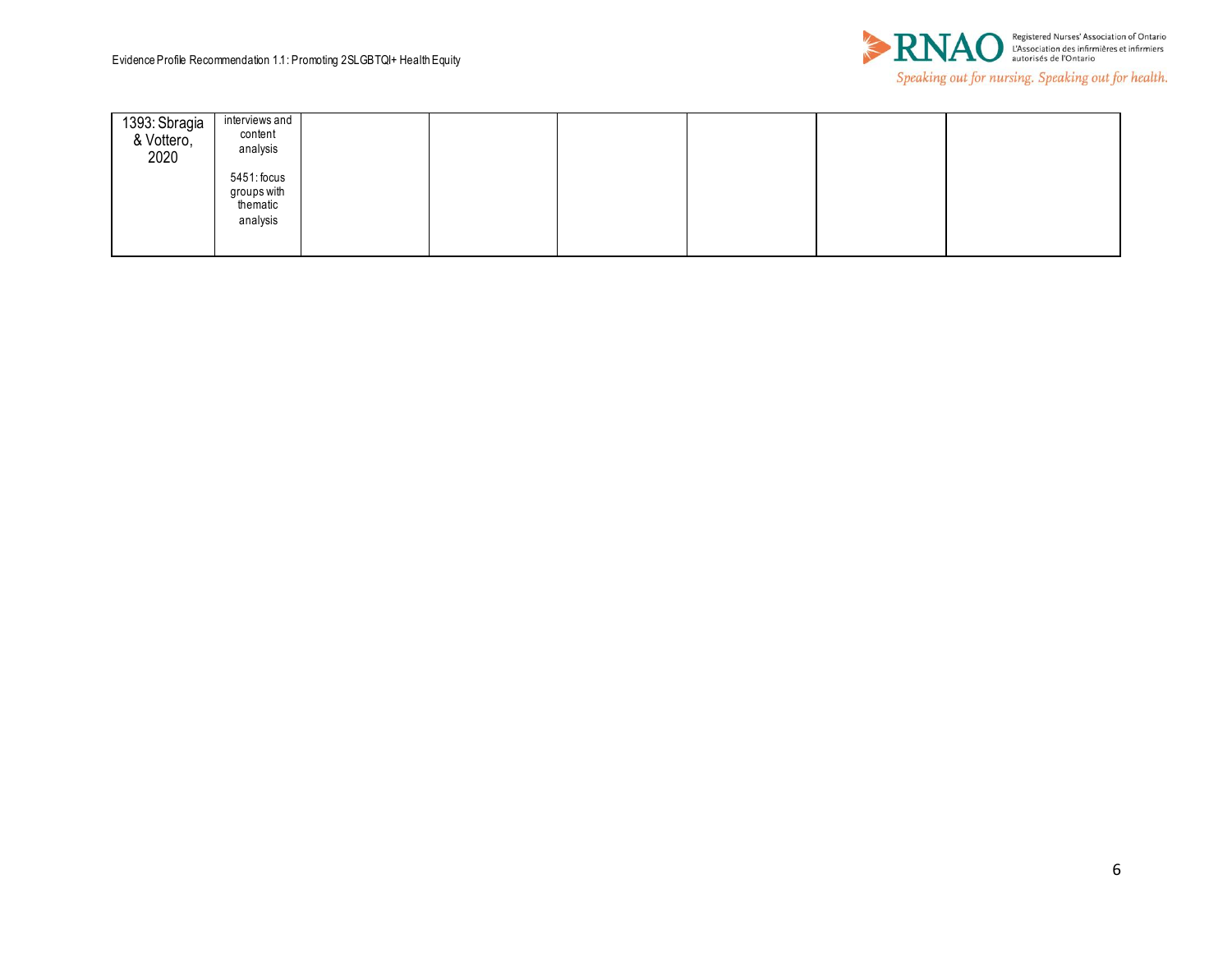

### **CERQual Evidence Profile**

**Recommendation Question**: What communication strategies should be recommended to improve care for 2SLGBTQI+ people?

**Recommendation 1.1:** The expert panel recommends that health service organizations implement 2SLGBTQI+ inclusive forms, documentation and **signage\***.

\*This evidence profile refers to the statement "inclusive signage\*

Aim: To explore the perceived benefits of communication strategies used by nurses and the interprofessional team related to 2SLGBTQI+ health on patient comfort and safety.

**Bibliography:** 86, 951, 1295, 2551, 3511, 4129, 6569, 430, 700, 2072, 2443

Finding: LGBT individuals experienced increased comfort and feelings of safety when inclusive signs were present online or in -person, such as a rainbow flag, trans flag or other safe space symbol.

| <b>Studies</b><br>contributing                                             | <b>Included</b><br>study                   |                                                                                | <b>CERQual Assessment</b>                          |                                    | <b>Overall CERQual</b><br>Assessment of                                   | <b>Explanation of</b><br>Judgement      |                                                                                                              |
|----------------------------------------------------------------------------|--------------------------------------------|--------------------------------------------------------------------------------|----------------------------------------------------|------------------------------------|---------------------------------------------------------------------------|-----------------------------------------|--------------------------------------------------------------------------------------------------------------|
| to the Finding                                                             | designs                                    | Assessment of<br>Methodological<br>Limitations                                 | Assessment of<br>Relevance                         | Assessment of<br>Coherence         | Assessment of<br>Adequacy of Data                                         | Confidence                              |                                                                                                              |
| 10 individual<br>studies:<br>analysis                                      | 86: focus group<br>with thematic           | Moderate concerns<br>(Individual studies                                       | No concerns<br>(The studies were                   | No concerns<br>The patterns in the | Minor concerns<br>(10 individual                                          | $\theta\theta\theta$<br><b>Moderate</b> | The finding was graded as<br>moderate confidence due<br>concerns over                                        |
| 86: Agenor,<br>Bailey, Krieger<br>et al., 2015<br>analysis                 | 951: open-<br>ended survey<br>with content | lacked<br>consideration of<br>reflexivity and<br>ethical issues.               | representative of<br>the phenomena of<br>interest) | data were relatively<br>clear)     | studies and 1<br>qualitative<br>evidence synthesis<br>offering moderately | confidence                              | methodological limitations<br>of the individual studies<br>and minor concerns over<br>coherence and adequacy |
| 951: Maragh-<br>structured<br>Bass et al.,<br>2017<br>thematic<br>analysis | 1295: semi-<br>interview with              | Several studies<br>had concerns of<br>risk of bias due to<br>selection bias or |                                                    |                                    | rich data) <sup>e</sup>                                                   |                                         | of data.                                                                                                     |
| 1295: Ross,<br>Castle & Bell,<br>structured<br>2017<br>constant            | 2511: semi-<br>interview with              | unclear data<br>collection or<br>analysis methods.)                            |                                                    |                                    |                                                                           |                                         |                                                                                                              |
| 2551: German<br>analysis<br>et al., 2016                                   | comparative<br>3511: online<br>focus group |                                                                                |                                                    |                                    |                                                                           |                                         |                                                                                                              |